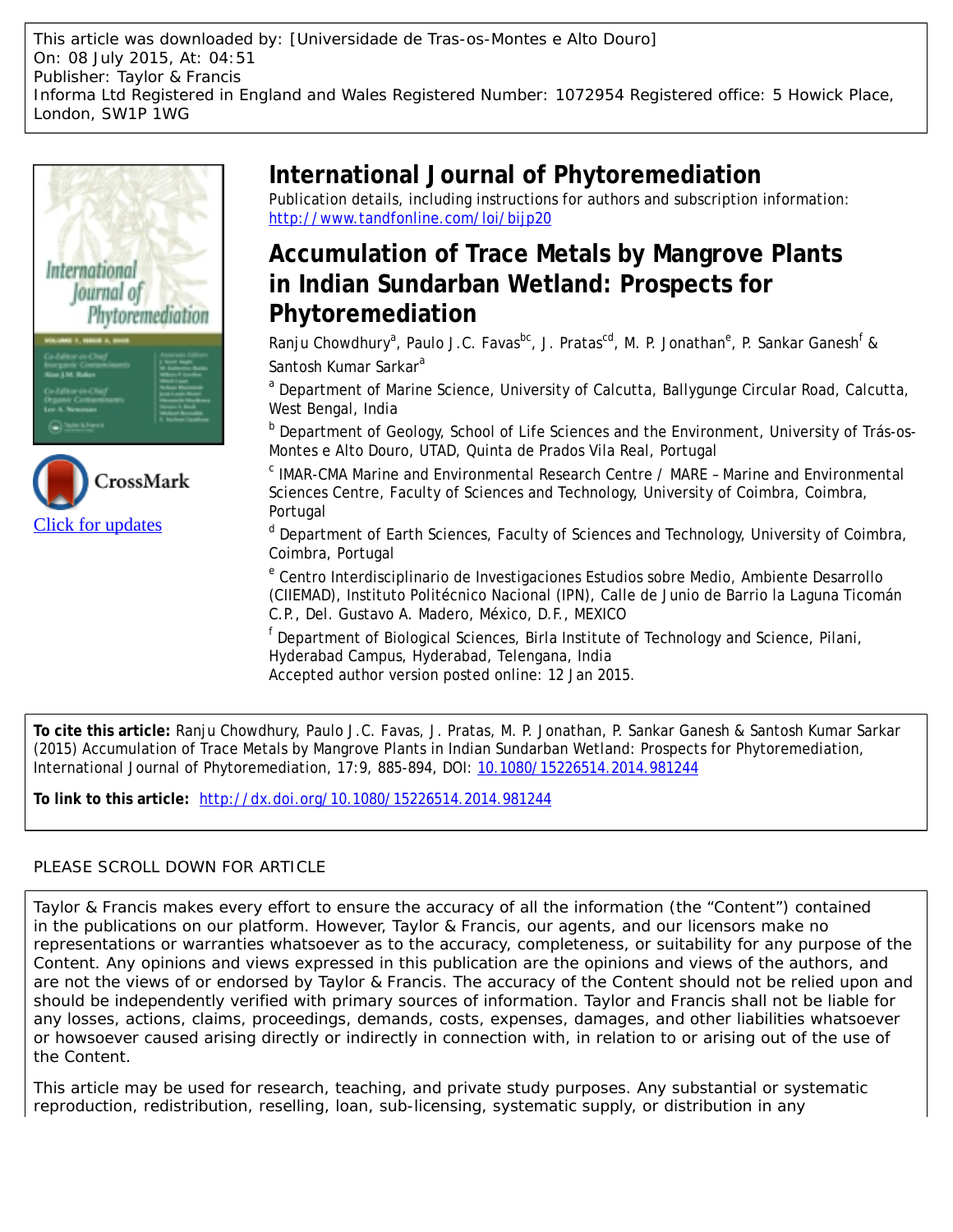form to anyone is expressly forbidden. Terms & Conditions of access and use can be found at [http://](http://www.tandfonline.com/page/terms-and-conditions) [www.tandfonline.com/page/terms-and-conditions](http://www.tandfonline.com/page/terms-and-conditions)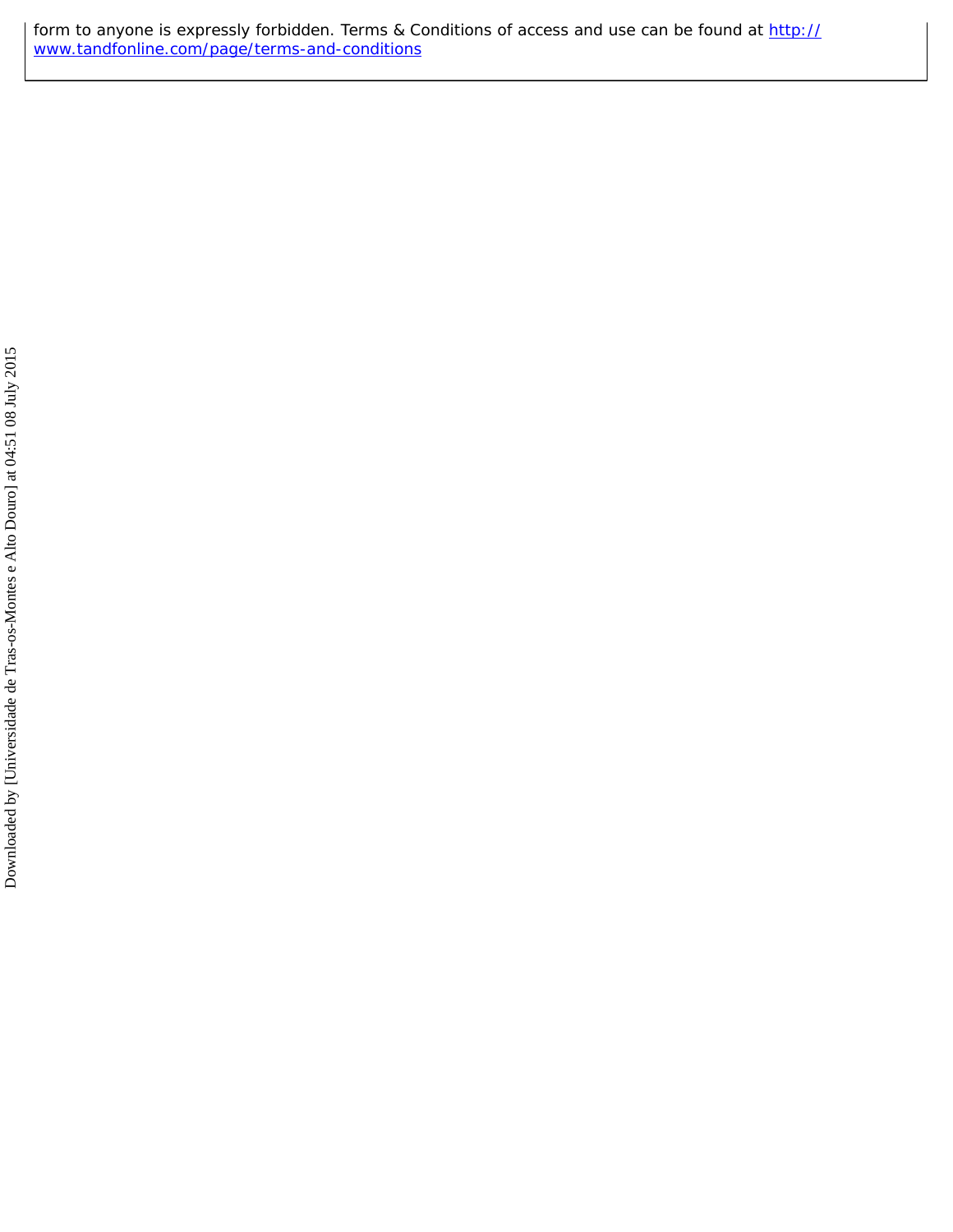

# Accumulation of Trace Metals by Mangrove Plants in Indian Sundarban Wetland: Prospects for Phytoremediation

RANJU CHOWDHURY<sup>1</sup>, PAULO J. C. FAVAS $^{2,3},$  J. PRATAS $^{3,4},$  M. P. JONATHAN $^5$ , P. SANKAR GANESH $^6,$ and SANTOSH KUMAR SARKAR<sup>1</sup>

1 *Department of Marine Science, University of Calcutta, Ballygunge Circular Road, Calcutta, West Bengal, India*

2 *Department of Geology, School of Life Sciences and the Environment, University of Tras-os-Montes e Alto Douro, UTAD, Quinta ´ de Prados Vila Real, Portugal*

3 *IMAR-CMA Marine and Environmental Research Centre / MARE – Marine and Environmental Sciences Centre, Faculty of Sciences and Technology, University of Coimbra, Coimbra, Portugal*

4 *Department of Earth Sciences, Faculty of Sciences and Technology, University of Coimbra, Coimbra, Portugal*

5 *Centro Interdisciplinario de Investigaciones Estudios sobre Medio, Ambiente Desarrollo (CIIEMAD), Instituto Politecnico ´*

*Nacional (IPN), Calle de Junio de Barrio la Laguna Ticoman C.P., Del. Gustavo A. Madero, M ´ exico, D.F., MEXICO ´*

6 *Department of Biological Sciences, Birla Institute of Technology and Science, Pilani, Hyderabad Campus, Hyderabad, Telengana, India*

The work investigates on the potential of ten mangrove species for absorption, accumulation and partitioning of trace metal(loid)s in individual plant tissues (leaves, bark and root/pneumatophore) at two study sites of Indian Sundarban Wetland. The metal(loid) concentration in host sediments and their geochemical characteristics were also considered. Mangrove sediments showed unique potential in many- fold increase for most metal(loid)s than plant tissues due to their inherent physicochemical properties. The ranges of concentration of trace metal(loid)s for As, Cd, Co, Cr, Cu, Fe, Hg, Mn, Ni, Pb and Zn in plant tissue were 0.006–0.31, 0.02–2.97, 0.10–4.80, 0.13–6.49, 4.46–48.30, 9.2–938.1, 0.02–0.13, 9.8–1726, 11–5.41, 0.04–7.64, 3.81–52.20 µg g<sup>-1</sup>respectively. The bio- concentration factor (BCF) showed its maximum value (15.5) in Excoecaria agallocha for Cd, suggesting that it can be considered as a high-efficient plant for heavy metal bioaccumulation. Among all metals, Cd and Zn were highly bioaccumulated in E. agallocha (2.97 and 52.2  $\mu$ g g<sup>-1</sup> respectively. Our findings suggest that the species may be classified as efficient metal trap for Cd in aerial parts, as indicated by higher metal accumulation in the leaves combined with BCF and translocation factor (TF) values.

**Keywords** geochemical characteristics, *Excoecaria agallocha*, bioaccumulation

#### **Introduction**

Mangroves are facultative halophytes and form a unique group of intertidal ecosystems. They are increasingly threatened due to anthropogenic chemicals sourced from uncontrolled agricultural runoff, urban and industrial effluents and wastewaters, coupled with urbanization and population growth. Despite being exposed to metal contaminated sediments, mangroves seem to be highly tolerant to heavy metals. This may be due to the ability of mangroves to exclude or regulate uptake of metals at root level and limit translocation to the shoot (MacFarlane and Burchett 2001). Mangrove sediments are anaerobic and reduced, as well as rich in sulphide and organic matter. They

therefore favor the retention of water-borne trace metals (Tam and Wong 2000) and the subsequent oxidation of sulphides allows metal mobilization and bioavailability (Clark *et al.* 1998).

The present study has been undertaken with the following objectives: (i) to investigate the extent of accumulation and the distribution of trace metal(loid)s in individual plant tissues (ii) to establish correlation between metal(oids) present in sediments and plant tissues and (iii) to find out the suitable candidate for phytoremediation species to be used for conservation and sustainable management of Sundarban coastal regions.

#### **Materials and Methods**

#### *Area of Investigation*

The Indian Sundarban, formed at the estuarine phase of the Hugli (Ganges) River Estuary is a tide-dominated mangrove wetland belonging to the low-lying humid and tropical coastal

Address correspondence to Santosh Kumar Sarkar, Department of Marine Science, 35 Ballygunge Circular Road, Calcutta, West Bengal 700019, India.

Color versions of one or more of the figures in the article can be found online at www.tandfonline.com/bijp.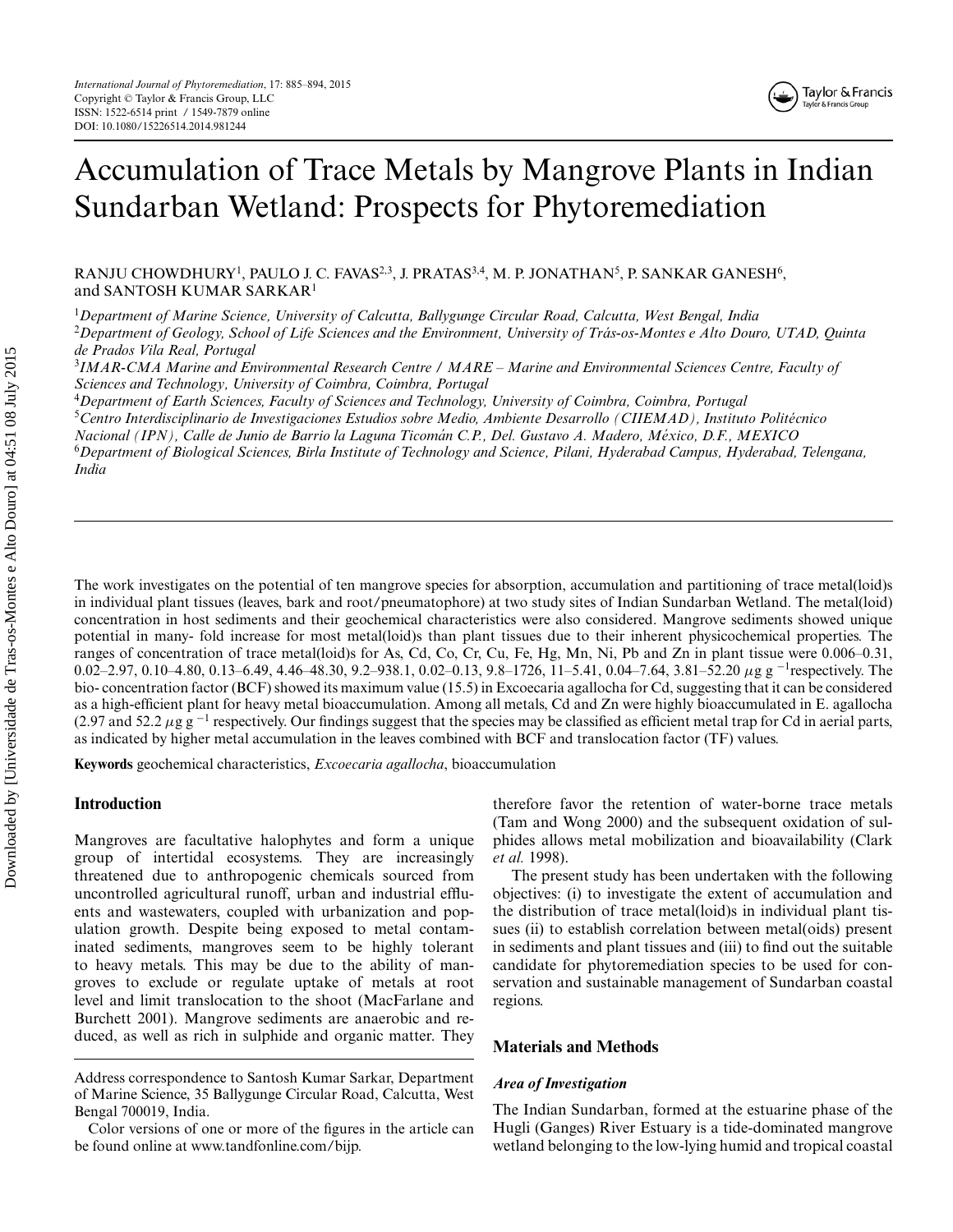zone. This vulnerable environment suffers from environmental degradation due to rapid human settlement, tourism and port activities, and operation of excessive number of mechanized boats, deforestation and increasing agricultural and aquaculture practices. A significant ecological change is pronounced in this area due to reclamation of land, deforestation, huge discharges of untreated or semi-treated domestic and municipal wastes and effluents from multifarious industries such as tanneries, chemicals, paper and pulp, pharmaceuticals as well as contaminated mud disposal from harbor dredging. All these factors impart a variable degree of anthropogenic stresses leading to elevated concentrations of heavy metals.

Two study sites, Chandanpiri  $(S_1)$  and Jharkhali  $(S_2)$  have been chosen for the present investigation, covering the eastern and western flank of Sundarban (Fig. 1). The later  $(S_2)$  is more diversely populated with mangrove species  $(n = 7)$  than the former  $(S_1)$  (n = 4) and this anomalous distribution patterns of mangrove species is related to multiple factors, such as influence of environmental gradients (especially salinity), wave energy and tidal amplitude controlling sediment dispersal patterns.

#### *Collection and Processing of Sediment Samples*

Sediment samples were collected in triplicate from top 0–5 cm of the surface at each sampling site (Corsolini *et al.* 2012) over an area of 1m x 1m using a clean, acid-washed plastic scoop. Samples were stored in clean plastic zip lock pouches and transported to the laboratory. Individual sediment samples were placed in a ventilated oven at low temperature (max. 45◦C) (Watts *et al.* 2013) as high temperature may contribute to the alteration of volatile and even non- volatile organics of the sample (Mudroch and Azcue 1995), until they get completely dried. Samples were pulverized using an agate mortar and pestle, sieved through 63  $\mu$ m metallic mesh since this fraction contains more sorbed metal per gram of sediment due to its larger specific surface area (Chatterjee *et al.* 2009) and individually transferred into pre-cleaned, inert polypropylene bags and stored at room temperature until subsequent extraction and chemical analyses. Sediment pH was determined by pH meter (Water Analyzer 371). Organic carbon (C*org*) content of the sediments was determined following a rapid titration method (Walkey and Black, 1934). Mechanical analyses of substrate sediments were done by sieving in a Ro-Tap shaker (Krumbein and Pettijohn 1938), and statistical computation of textural parameters was done by using the formulae of Folk and Ward (1957) and following standards of Friedman and Sanders (1978).

#### *Collection and Preservation of Mangrove Samples*

During October – November (2012), plant organs of Avicennia officinalis, A. marina, A. alba (Avicenniaceae), Bruguiera gymnorrhiza, Ceriops tagal, Rhizophora apiculata (Rhizophoraceae), Aericeros corniculatum (Myrsinaceae), Excoecaria agallocha (Euphorbiaceae), Lumitzera racemosa (Combretaceae), Heritiera fomes (Malvaceae), Sonneratia

caseolaris (Lythraceae) were randomly collected, from different trees belonging to the same species at low tide conditions for root / pneumatophore collection in tidal exposure.

For analyses of plant samples, we took leaves of two different stages of development: young and mature as well as trunk bark, pneumatophores/roots in consideration. Sample organs were collected from trees that were greater than 1m tall with a girth at breast height of greater than 2 cm and that were of similar health conditions (as determined by degree of predation on leaves) and were then sampled with a thin stainless steel knife. Samples were thoroughly washed by deionised water in the laboratory to remove dust, sediment particles and algal trace. These were oven-dried under 50◦C until they became completely dried and then homogenized (methods adapted by MacFarlane *et al.* 2003). Samples were preserved in clean sealed plastic zip pouches for further analyses.

#### *Analytical Protocol*

The dried sediment samples were prepared by microwave digestion (Multiwave 3000, Anton Paar) with aqua regia in closed Teflon vessels (Walsh *et al.* 1997). The determination of total metal(loid) contents was performed using current analytical methods, including: Atomic Absorption Spectrometry (AAS, SOLAAR M Series equipment from Thermo–Unicam) for Co, Cr, Cu, Fe, Mn, Ni, Pb and Zn; coupled graphite furnace AAS for As and Cd; and a hydride generation system (HGS) linked to an atomic absorption for Hg. Most of the trace metal(loid)s in consideration were very low in concentration in the samples, so precautions were taken and necessary instruments were used for particular trace metal(loid)s.

The plant samples were also microwave digested with an  $HNO<sub>3</sub>–H<sub>2</sub>O<sub>2</sub>$  mixture in closed Teflon vessels, which was followed by analysis with AAS for Cu, Fe, Mn and Zn; coupled graphite furnace AAS for As, Cd, Co, Cr, Ni and Pb due to the reduced sample amount and to increase sensitivity; and a hydride generation system (HGS) linked to an atomic absorption for Hg (Fletcher 1981; Brooks 1983; Van Loon 1985).

The detection limits for metal(loid)s in sediment samples were 0.004 *µ*g g <sup>−</sup><sup>1</sup> for Cd; 0.01 *µ*g g <sup>−</sup><sup>1</sup> for As and Hg; 0.4 *µ*g g <sup>−</sup><sup>1</sup> for Zn; 1 *µ*g g <sup>−</sup><sup>1</sup> for Co, Cu, Mn and Ni, 1.5 *µ*g g <sup>−</sup><sup>1</sup> for Cr and Pb; 2  $\mu$ g g<sup>-1</sup> for Fe. The detection limits for metal(loid)s in plant samples were 0.002  $\mu$ g g<sup>-1</sup> for Cd; 0.005  $\mu$ g g<sup>-1</sup> for As, Hg and Pb; 0.01 *µ*g g <sup>−</sup><sup>1</sup> for Cr and Ni; 0.02 *µ*g g <sup>−</sup><sup>1</sup> for Co; 0.5 *µ*g g <sup>−</sup><sup>1</sup> for Cu and Mn; 0.8 *µ*g g <sup>−</sup><sup>1</sup> for Fe; 0.2 *µ*g g <sup>−</sup><sup>1</sup> for Zn.

#### *Quality assurance and quality control*

Certified reference material for sediment (2711 SRM reference material Montana Soil, from LGC Promochem, Barcelona, Spain), and for plant materials (Virginia Tobacco Leaves (CTA-VTL-2, Poland), were used to ensure the quality control and accuracy of the analyses. The agreement between the certified reference values and the values determined by the analytical method were in the range of 87.8% to 108.2%.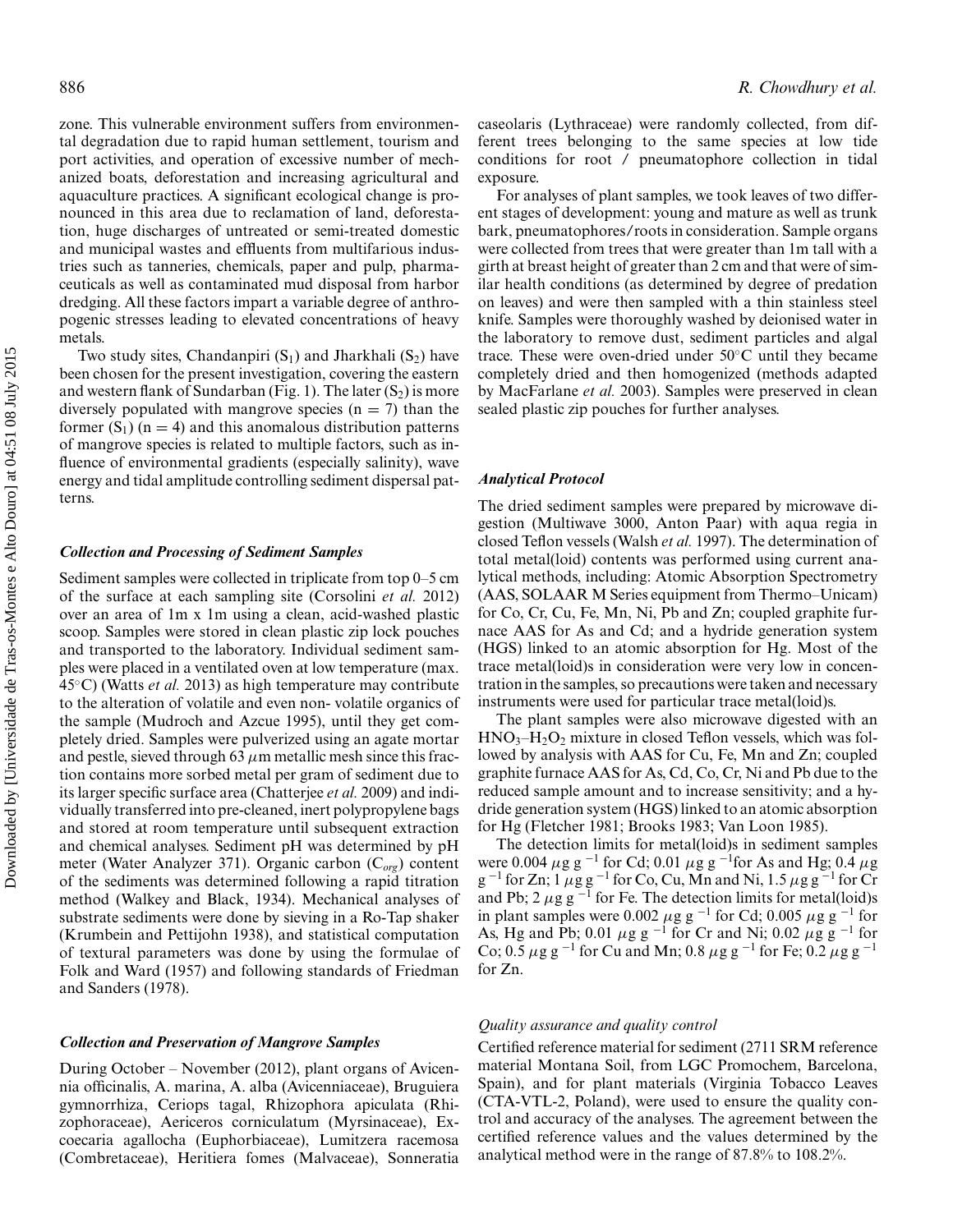

**Fig. 1.** Map showing location of two study sites Chandanpiri (S<sub>1</sub>) and Jharkhali (S<sub>2</sub>) in Indian Sundarban wetland.

#### *Concentration and Translocation Factors*

In order to compare the degree of storage of the metal(loid)s, bio- concentration factors (BCF) were calculated as concentration of metal(loid) in tissue over the concentration of metal(loid) in sediment. Translocation factor (TF) was described as ratio of trace metal(loid)s in plant shoot to that in plant root (Usman and Mohamed 2009; Usman *et al.* 2012). It is important to note that TF*>*1 indicates that the plant translocates metals effectively from root to the shoot (Baker and Brooks 1989).

#### *Statistical Analyses*

Partitioning of individual metal(loid)s in plant tissues and sediments were pooled over site and sampling time and analyzed using one-way ANOVA in the ANOVA module of STATIS-TICA Statsoft Inc. 1995. Statistica for windows release 5.0. Tulsa. Oklahoma. USA. It was assessed by using MINITAB 13. Weightage of independent variables was assessed by standardized beta coefficients (Statsoft Inc. 1995. Statistica for windows release 5.0. Tulsa. Oklahoma. USA). Independent variables examined with exponential accumulation relationships were log transformed  $ln(x + 1)$ , prior to all calculation (Zar 1966).

#### **Results and Discussion**

#### *Sediment Geochemistry*

Sediment showed differences in their physicochemical properties pertaining to pH, C*org* and textural properties. Values of pH are characterized by mild alkaline in nature (7.76–8.01) and were similar between plants within the same location (p *>* 0.05). According to Middleburg *et al.* (1996) mangrove sediments have basic pH values due to the limited buffer capacity of these sediment*s*. The C*org* values showed very low concentrations  $(0.60-0.66\%)$ , which might be the result of marine sedimentation and mixing processes at the sedimentwater interface where the rate of delivery as well as the rates of degradation by microbial-mediated processes can be high (Canuel and Martens 1993). Regarding texture, sediment samples exhibit a variable admixture of sand (1.80–15.45%), silt (32.58–38.93%) and clay (51.98–59.28%). A variable amount of erosion and depositions in study sites can explain the observed heterogeneity in textural contents.

Possible sediment enrichment of metal(loid)s was evaluated in terms of the geoaccumulation Index (I<sub>geo</sub>) of Müller (1979). It consists of seven classes. Class 0 (practically unpolluted): I*geo* ≤ 0; Class 1 (unpolluted to moderately polluted):  $0 < I_{geo} < 1$ ;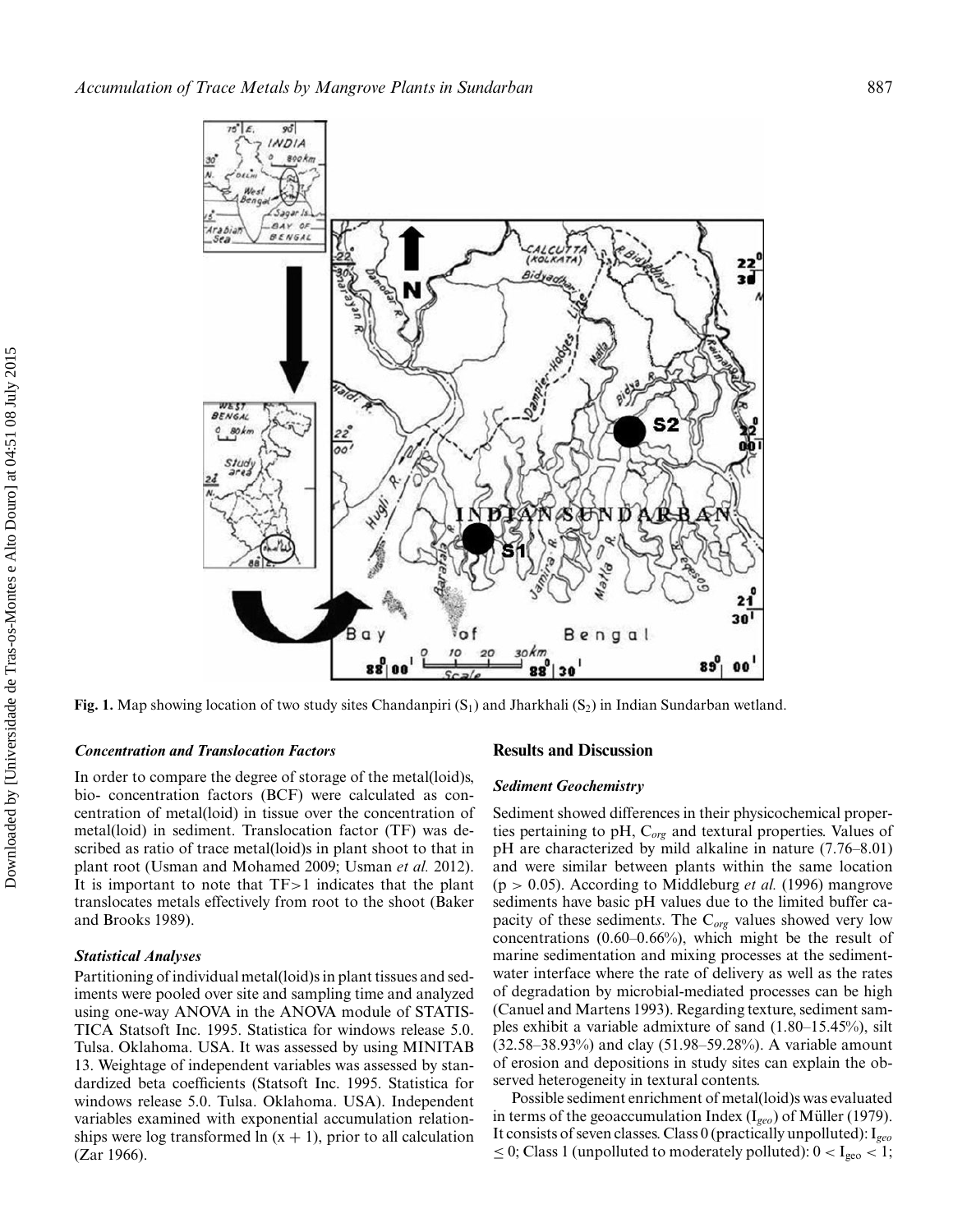**Table 1.** Pooled values of mean, standard deviation, median and range of 11 metals in mangrove organs and sediments of 2 study sites of Indian Sundarban

| <b>ORGANS</b>          | As         | Cd         | Co         | Cr         | Cu         | Fe     | Hg         | Mn           | Ni         | Pb         | Zn          |
|------------------------|------------|------------|------------|------------|------------|--------|------------|--------------|------------|------------|-------------|
| YOUNG LEAF $(n = 12)$  |            |            |            |            |            |        |            |              |            |            |             |
| mean                   | 0.05       | 0.4        | 1.19       | 1.19       | 13.39      | 106.8  | 0.06       | 206.21       | 1.55       | 1.32       | 21.88       |
| <b>SD</b>              | $\pm 0.04$ | $\pm 0.27$ | $\pm 1.45$ | $\pm 0.9$  | ±4.425     | ±138.2 | $\pm 0.04$ | ±197.22      | $\pm 1.59$ | $\pm 1.5$  | ±9.746      |
| median                 | 0.05       | 0.43       | 0.43       | 1.06       | 14.31      | 65.54  | 0.04       | 157.28       | 1.05       | 0.93       | 19.74       |
| max                    | 0.12       | 0.88       | 4.8        | 2.88       | 22.46      | 534    | 0.13       | 695.82       | 5.41       | 5.25       | 48.42       |
| min                    | 0.01       | 0.04       | 0.13       | 0.13       | 6.354      | 9.189  | 0.02       | 23.596       | 0.11       | 0.07       | 9.433       |
| MATURE LEAF $(n = 12)$ |            |            |            |            |            |        |            |              |            |            |             |
| mean                   | 0.1        | 0.37       | 0.65       | 1.15       | 12.44      | 91.66  | 0.06       | 357.76       | 1.38       | 1.65       | 21.16       |
| <b>SD</b>              | $\pm 0.08$ | $\pm 0.19$ | $\pm 0.88$ | $\pm 0.88$ | ±5.981     | ±42.34 | $\pm 0.03$ | ±516.99      | $\pm 0.93$ | ±1.75      | $\pm 10.07$ |
| median                 | 0.07       | 0.4        | 0.18       | 0.68       | 10.61      | 78.68  | 0.04       | 176.96       | 1.31       | 1.04       | 17.92       |
| max                    | 0.31       | 0.64       | 2.61       | 2.67       | 28.92      | 168.3  | 0.12       | 1726         | 3.01       | 6.12       | 43.17       |
| min                    | 0.03       | 0.04       | 0.11       | 0.25       | 4.457      | 32.59  | 0.02       | 21.611       | 0.13       | 0.12       | 8.567       |
| BARK $(n = 12)$        |            |            |            |            |            |        |            |              |            |            |             |
| mean                   | 0.04       | 0.62       | 1.17       | 1.83       | 12.98      | 332.9  | 0.05       | 138.17       | 1.28       | 2.32       | 17.51       |
| SD                     | $\pm 0.03$ | $\pm 0.81$ | $\pm 1.2$  | $\pm 1.17$ | ±4.725     | ±221.3 | $\pm 0.03$ | ±131.44      | $\pm 1.11$ | $\pm 2.51$ | ±11.89      |
| median                 | 0.04       | 0.35       | 0.79       | 1.37       | 11.25      | 289.1  | 0.04       | 76.755       | 1.05       | 1.22       | 14.7        |
| max                    | 0.1        | 2.97       | 3.43       | 3.81       | 20.57      | 741.7  | 0.11       | 458.28       | 3.74       | 7.09       | 52.2        |
| min                    | 0.01       | 0.04       | 0.14       | 0.5        | 6.207      | 98.61  | 0.02       | 18.401       | 0.16       | 0.04       | 7.53        |
| ROOT/PNEUMATOPHORE     |            |            |            |            |            |        |            |              |            |            |             |
| $(n = 10)$             |            |            |            |            |            |        |            |              |            |            |             |
| mean                   | 0.06       | 0.18       | 1.02       | 2.17       | 16.3       | 406.5  | 0.06       | 194.98       | 1.59       | 2.78       | 15.51       |
| <b>SD</b>              | $\pm 0.04$ | $\pm 0.2$  | $\pm 1.22$ | $\pm 1.64$ | $\pm 6.76$ | ±237.9 | $\pm 0.02$ | $\pm$ 338.82 | $\pm 1.06$ | $\pm 2.32$ | ±5.442      |
| median                 | 0.05       | 0.09       | 0.51       | 1.72       | 14.59      | 297.3  | 0.06       | 57.853       | 1.48       | 2.28       | 17.07       |
| max                    | 0.18       | 0.66       | 3.97       | 6.49       | 31.63      | 938.1  | 0.09       | 1120         | 3.03       | 7.64       | 23.05       |
| min                    | 0.03       | 0.04       | 0.1        | 0.39       | 9.43       | 214.9  | 0.03       | 21.433       | 0.27       | 0.04       | 7.231       |
| SEDIMENT $(n = 6)$     |            |            |            |            |            |        |            |              |            |            |             |
| mean                   | 3.82       | 0.21       | 7.67       | 28.3       | 38.29      | 2942   | 0.07       | 647.25       | 34.5       | 15.8       | 34.42       |
| <b>SD</b>              | $\pm 0.84$ | $\pm 0.02$ | $\pm 1.25$ | $\pm 1.06$ | $\pm 4.61$ | ±108.8 | $\pm 0.01$ | ±1.7227      | $\pm 0.17$ | $\pm$ 5.95 | $\pm 2.697$ |
| median                 | 3.82       | 0.21       | 7.67       | 28.3       | 38.29      | 2942   | 0.07       | 647.25       | 34.5       | 15.8       | 34.42       |
| max                    | 4.41       | 0.22       | 8.55       | 29         | 41.55      | 3019   | 0.07       | 648.47       | 34.6       | 20         | 36.33       |
| min                    | 3.22       | 0.19       | 6.79       | 27.5       | 35.03      | 2865   | 0.06       | 646.04       | 34.4       | 11.6       | 32.51       |
|                        |            |            |            |            |            |        |            |              |            |            |             |

Class 2 (moderately polluted): 1 *<* I*geo <* 2; Class 3 (moderately to heavily polluted):  $2 < I_{geo} < 3$ ; Class 4 (heavily polluted): 3 *<* I*geo <* 4; Class 5 (heavily to extremely polluted): 4 *<* I*geo <* 5; Class 6 (extremely polluted): I*geo >* 5 (Muller, 1979). ¨ It is calculated as follows:  $I_{geo} = log_2 [Cn/(1.5 \text{ I Bn})]$ , where  $Cn =$  measured content of metal "n",  $Bn =$  the metal's content in "average shale" (Turekian and Wedephol 1961) and 1.5 is the background matrix correction in factor due to lithogenic effects (Praveena *et al.* 2007).

The I*geo* values showed very high values except Cd and Hg (Table 2) indicating that sediments are strongly polluted, whereas concentrations of two toxic metals, Cd and Hg, seem to have no pollution effect at two sampling sites, similar to

previous observation reported by Chatterjee *et al.* (2009, 2012) from the core sediments in Sundarban coastal regions.

#### *Trace Metals in Mangrove Sediments*

Mangrove sediments are anaerobic and reduced, as well as being rich in sulphide and organic matter – favouring the retention of water-borne trace metals (Silva *et al.* 1990; Tam and Wong 2000). However, high metal concentrations in sediments as evident from Table 1 are not reflected in mangrove plants tissues (excepting Cd and Hg). Suggested mechanisms for reduced bioavailability of metals in sediments are precipitation as sulphides under anaerobic conditions, organic

**Table 2.** Values of Geochemical Index ( $I_{geo}$ ) and Enrichment Factor (EF) in host sediments at two study sites ( $S_1$  and  $S_2$ )

|           | <b>Study Sites</b> | As   | Cd      | Co   | Cr    | Cu    | Fe    | Hg      | Mn    | Ni    | Pb    | Zn    |
|-----------|--------------------|------|---------|------|-------|-------|-------|---------|-------|-------|-------|-------|
| $I_{geo}$ | Chandanpiri        | 4.80 | $-4.70$ | 6.76 | 10.77 | 10.04 | 26.43 | $-5.87$ | 18.48 | 10.61 | 7.27  | 11.01 |
|           | Jharkhali          | 5.26 | $-4.48$ | 6.43 | 10.69 | 10.28 | 26.50 | $-5.66$ | 18.49 | 10.62 | 8.06  | 11.17 |
| EF        | Chandanpiri        | 4.08 | 10.56   | 7.42 | 5.32  | 12.82 | .00.  | 2.62    | 12.50 | 8.33  | 9.53  | 5.64  |
|           | Jharkhali          | 5.31 | 11 71   | 5.59 | 4.79  | 14.44 | .00   | 2.89    | 11.90 | 7.96  | 15.63 | 5.98  |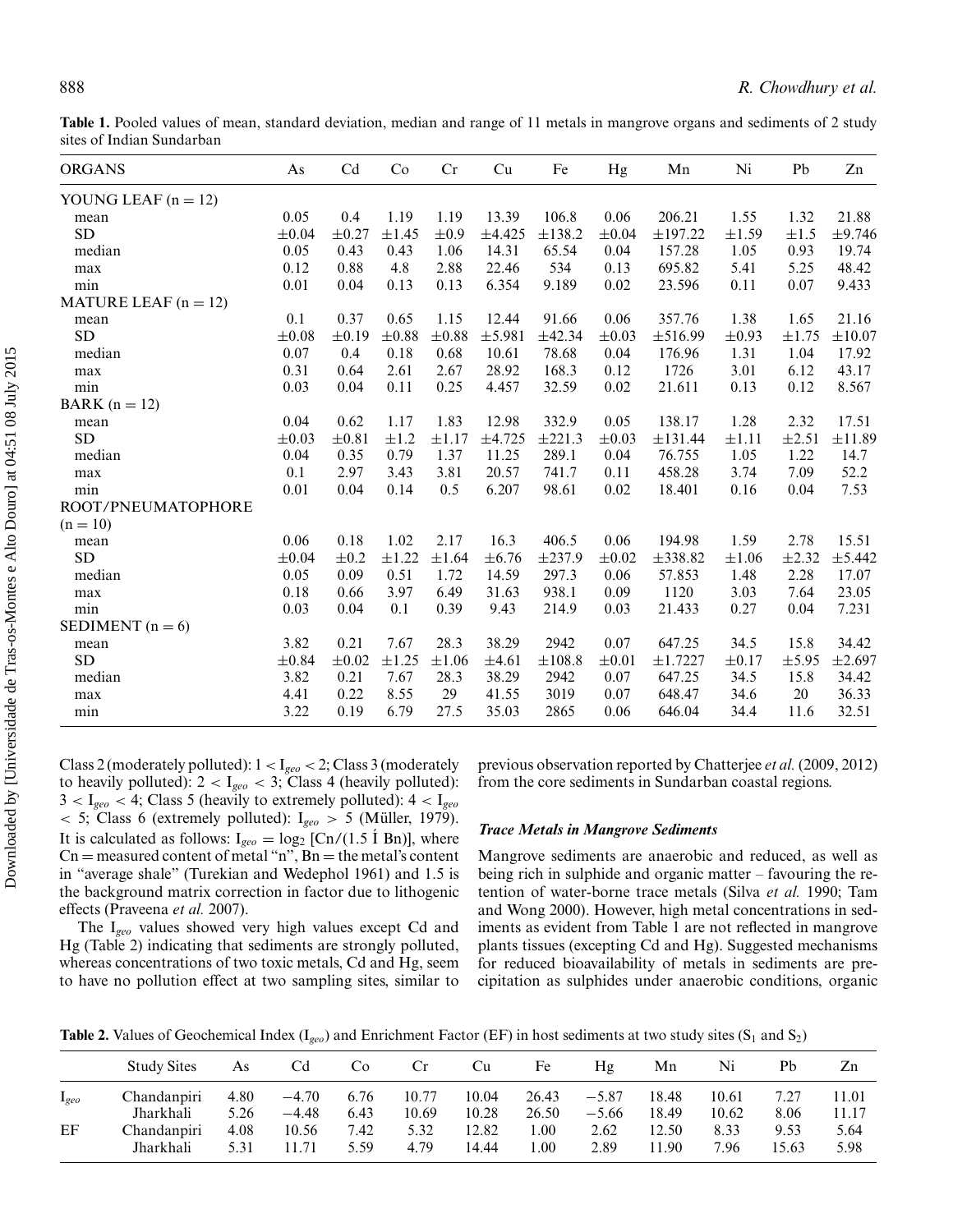

 $(a)$ 





**Fig. 2.** Salt glands on the upper surface of leaves of (a) *Avicennia. Alba* (Magnification 5000 X, bar = 2 *µ*m)*,* (b) *Avicennia. officinalis* (Magnification 5000 X, bar = 2  $\mu$ m), *Aegiceros. corniculatum* (Magnification 3000 X, bar = 10  $\mu$ m) with excreted salt crystals.

complexation, fine sediments and Fe plaques on root surfaces (De Lacerda *et al.* 1993). Possible physiological mechanisms responsible for restricted uptake and translocation within plants include cell wall immobilization, complexation with substances such as phytochelatins and barriers at the root endodermis (Baker and Walker 1990).

The pooled mean value of trace metals in mangrove sediments of two study are summarized in Table 1 which revealed the following trend : Fe*>* Mn*>* Cu*>* Cr*>* Pb*>* Cd*>* Hg. Sediment concentrations of Zn, Cu, Ni and Pb were found to be significantly different between monitored sites over the mangrove area, excepting Fe, Mn and Cr. The observed variations may be attributed to effects of biological and physical phenomena, such as tidal inundation, salinity changes, wind and waves. These phenomena allow the processes of bioturbation, re-suspension and erosion that are known to affect the metal concentrations in surface sediments (Bellucci *et al.* 2002).

#### *Potential Risk Assessment*

Comparing our data with Effects Range Low (ERL) and Effect Range Medium (ERM) values (Long *et al.* 1995), majority of the trace metals (except Cu, Ni and Hg) showed lower concentrations than ERL. This can be related with almost no contamination level of the metals in the studied sites. Copper, Ni and Hg exhibited values lower than ERM. The site

Jharkhali  $(S_2)$ , which is a tourist spot, is exposed to anthropogenic pressure primarily caused by riverine traffic. The lack of standard norms and strict regulation about fuel being used in mechanized boats for ferrying and fishing throughout the year lead to deposition of metals. On the other hand, batteries, thermometer, electric switch manufacturing industries located in the upstream of the Hugli estuary together with extensive use of antifouling paints by the local coastal people act as a potential source of metals at the site Chandanpiri  $(S_1)$ .

#### *Metal(loid)s Concentration in Mangrove Plants*

The results of this study indicated that the extent of heavy metal accumulation differed among the heavy metal type and the organs of mangrove species (Table 1). An overall enrichment of the trace metal follows this sequence: Mn *>* Fe *>*  $Zn > Cu > Pb > Cr > Ni > Co > Cd > As > He$ . The highest concentrations of Mn and Fe in mangroves are associated with the highest concentrations in the surrounding sediments.Manganese combined with other elements is widely distributed in the Earth's crust. Manganese is essential to plant growth and is involved in the reduction of nitrates in green plants. In our study Mn showed a wide range of variation (from 18.40 *µ*g g<sup>-1</sup>in bark of *L. racemosa* at S<sub>2</sub> to 1726.00 mg kg<sup>-1</sup> at in mature leaf of *S. caseolaris* at S<sub>2</sub>). Wide range of variations (from 9.20 mg kg<sup>-1</sup> at in young leaf of *R. apiculata* at  $S_2$  to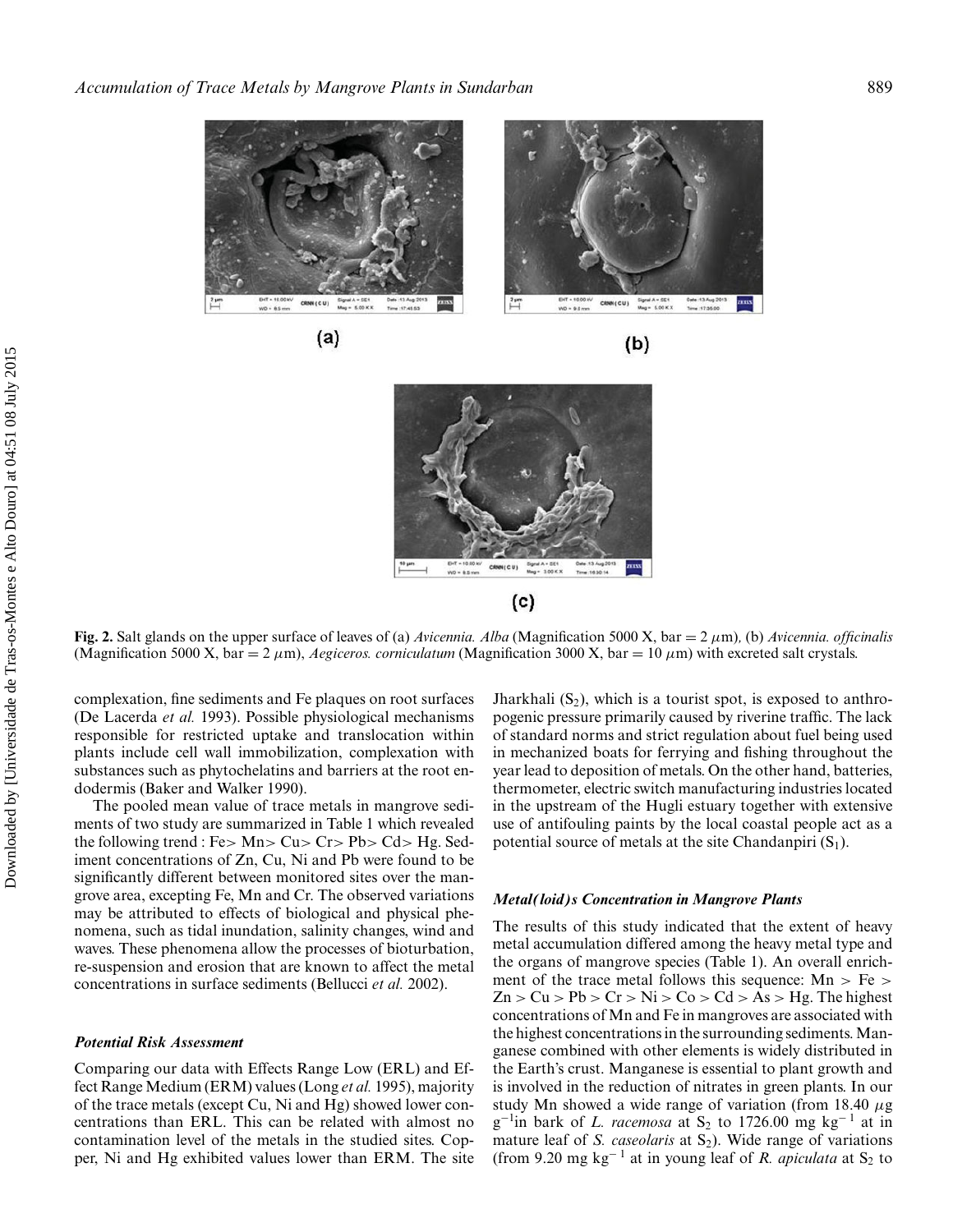

**Fig. 3.** Box-Whisker plots of metal concentration found in mangrove organs. All the boxes show the 25th percentile and the 75th percentile, and the whiskers represent the lowest and the highest coefficients, while the line inside the boxes expresses the median.

938.1  $\mu$ g g<sup>-1</sup> in root of *C. tagal* at S<sub>2</sub>) of Fe was observed which may be related to the precipitation of iron as iron sulphides which are common in mangrove sediments due to anoxic condition. Iron is generally described as the principal metal that precipitates with sulphide compounds in anaerobic sediments (Lynch *et al.* 2014) and these sulphides form a major sink for many metals in the mangrove area. High values are observed in mangrove systems and these high concentrations may be due to the non-anthropogenic sources such as weathering of rocks from the up streams of Hugli river and high organic resources from mangrove litter and leaves. Zn showed also relatively higher concentrations than other elements. The high concentrations of Cu and Zn could be explained by the fact that the set of metals are essential trace elements for plants required in chloroplast reactions, enzyme systems, protein synthesis, growth hormones and carbohydrate metabolism (Shaw 1990). They may share similar absorption mechanism (Qiu *et al.* 2011), and thus exhibited some restricted mobility, though an obvious barrier to acropetal translocation was in operation (MacFarlane *et al.* 2003). Our findings show that Cu and Zn have the moderate accumulation, whereas Pb showed limited uptake and minimal mobility suggesting presence of a strong exclusion mechanism. Indeed, Pb is very immobile and has a low solubility at pH *>* 5. Soluble Pb can react with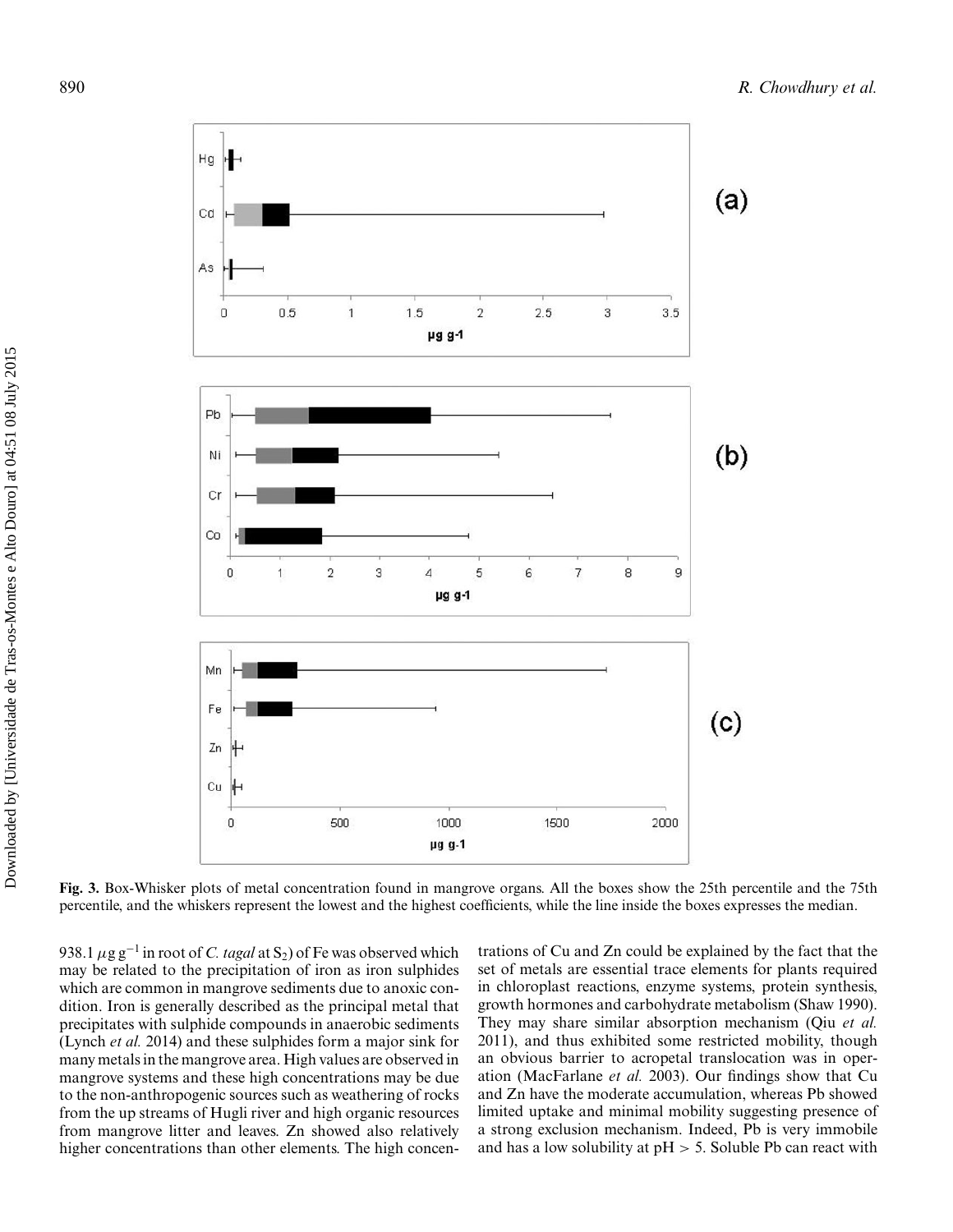its availability to plants (Usman *et al.* 2013). Higher values of Pb were recorded in leaves (6.12  $\mu$ g g<sup>-1</sup> at Jharkhali) and roots (7.64  $\mu$ g g<sup>-1</sup> at Chandanpiri) and were within the normal range [(5.0–10.0 *µ*g g−<sup>1</sup> of plant materials reported by Alloway (1995) and Bowen (1979)]. The sources are mainly concerned from atmospheric Pb due to vehicle exhausts from nearby major roads as well as dry cell batteries used and disposed by the local people. However elevated concentration of non-essential metals in tissues suggests a possible function of sequestering toxic metals, especially with respect to Pb (Ong Che 1999). The present result suggests the role of mangrove plants in extracting heavy metals from contaminated sites might be dependent on sediment metal availability.

The toxic elements (Hg, Cd, Cr, Co, Ni, Pb and As) showed anomalous distribution in different organs of the mangrove species as follows : Hg =  $0.082 \mu$ g g<sup>-1</sup> in *C. tagal* mature leaves at Jharkhali; Pb <sup>=</sup> 7.64 *<sup>µ</sup>*g g−<sup>1</sup> in *A. corniculatum* pneumatophore at Chandanpiri; Cd <sup>=</sup> 2.97 *<sup>µ</sup>*g g−<sup>1</sup> in *E. agallocha* bark at Chandanpiri; As <sup>=</sup> 0.31 *<sup>µ</sup>*g g−<sup>1</sup> in *A. officinalis* mature leaf at Jharkhali; Cr <sup>=</sup> 6.49 *<sup>µ</sup>*g g−<sup>1</sup> in *B. gymnorrhiza* root at Chandanpiri; Co = 4.8  $\mu$ g g<sup>-1</sup> in *A. officinalis* young leaf at Chandanpiri; Ni <sup>=</sup> 5.41 *<sup>µ</sup>*g g−<sup>1</sup> in *L. racemosa* young leaf at Jharkhali. In majority of the cases the toxic metals were found to be accumulated in leaves which may be attributed to acropetal movement of metals through translocation with the development of leaves from young to old. Several of literature indicates that many mangrove species tend to concentrate trace metals in the leaves and other vegetative parts without adverse effects on the plant (Kotmire and Bhosale 1979).

Plants have a range of different mechanisms for protecting themselves against the uptake of toxic elements and for restricting their transport within the plant (Almeida *et al.* 2006). These mechanisms include the sub-cellular compartmentalization of the metal, namely in vacuoles, and the sequestration of the metal by specially produced organic compounds, like phytochelatins, concentrating metal in the plants roots (Ross and Kaye 1994). This is also influenced by the metabolic requirements for essential micronutrients (e.g., Cu, Zn) while nonessential metal (e.g., Cd) tends to be excluded or compartmentalized (Baker and Walker 1990). For example, differences in uptake of Cd, Cr, Cu, Fe in five tissues (young and mature leaf, bark, stem and pneumatophore) of *A. corniculatum* was between 5 and 28-fold whereas Cd, Co, Mn, Pb, Cr in five tissues of *A. officinalis* was between 7 and 48-fold. Furthermore, concentrations for the same trace metal and tissue can differ within a population of the same species and between different species. Interspecific differences have been commonly reported and attributed to differences in physiology (Agoramoorthy *et al.* 2008) including the ability to excrete metals such as Zn from glandular trichomes (MacFarlane and Burchett 1999). Different translocation rates between plant organs may also act as a causative factor (Ong Che 1999). Differences in accumulation between 10 species for the same tissue and trace metal(loid) were 3- 17 fold for Cr, Ni and Hg and 5- 49 fold for As, Co, Cd and Pb whereas Cu, Fe, Mn and Zn exhibited an overall similar pattern of accumulation.

Majority of the metals showed a common trend of accumulation either in root /pneumatophore [Cr 6.49 *µ*g g−<sup>1</sup> in root of *B. gymnorrhiza*, Pb 7.64  $\mu$ g g<sup>-1</sup> in pneumatophore of *A. corniculatum* (both at S<sub>1</sub>); Fe 938.10  $\mu$ g g<sup>-1</sup>in root of *C*. *tagal* (at S<sub>2</sub>)] or bark (Cd = 2.97  $\mu$ g g<sup>-1</sup> and Zn = 52.20  $\mu$ g g<sup>-1</sup>, at S<sub>1</sub>, both in bark of *E. agallocha*). Thus these two organs act as a barrier for metal translocation and protect the sensitive aerial parts of the plants from metal contamination (Pahalawattaarachchi *et al.* 2009).

Most of the studied metals showed similar trend of accumulation either in root / pneumatophore (Cr, Cu, Fe and Mn) or in bark (Cd, Co, Fe, Pb and Zn).

Young leaves of salt excreting type showed greater accumulation capacity of some metals such as Mn (295.3  $\mu$ g g<sup>-1</sup> in *A*. *corniculatum*), and Co (0.25  $\mu$ g g<sup>-1</sup> in *A. officinalis*) than other organs which is directly related with their higher rates of secretion at the same external salinity due to the presence of salt glands (Clough 2013), as shown in Figure 2 a, b, and c. Salt secretors generally show greater ion mobility and translocation (Lawton *et al.* 1981).

#### *Bio-concentration and Translocation Factors*

The ability of plants to absorb contaminant from sediment can be expressed by the bio-concentration factor (BCF), which indicates the rate of metal content in tissue to that in sediment (Usman *et al.* 2012; Qiu *et al.* 2011). From the obtained data, the BCF values of As, Cd, Co, Cr, Cu, Fe, Mg, Mn, Ni, Pb and Zn in leaf are as follows: 0.001–0.09, 0.10–15.46, 0.01–0.56, 0.005–0.22 0.13–1.38, 0.003- 0.31, 0.23- 2.02, 0.02- 2.66, 0.003-0.16, 0.002-0.66 and 0.12- 1.61 respectively. BCF of Cd seemed to be very high (15.46) and was found in *E. agallocha*. BCF values of Cd and Zn suggest that these two metals were highly bioaccumulated in *E. agallocha* and have a greater mobility than other investigated metals. The low BCF values of Fe (0.31) and Mn (2.66) in highly metal enriched sediments (3019.00 and 648.5 mg Kg<sup>-1</sup> respectively) at  $S_2$  can be explained by avoiding metal uptake by mangroves and/ or by low bioavailability of metals in sediments. The ability of phytoextraction capacity has also been expressed by a translocation factor (TF), which is defined as the ratio of the metal concentration in the leaf to that in the roots (Usman *et al.* 2012). Generally, plant species with TF values 16.1 are classified as high-efficient plants for metal translocation from the roots to above ground parts of plants. Therefore, our findings suggest that *E. agallocha* may be classified as potential accumulator for Cd and Zn, as indicated by higher metal concentrations in barks (2.97 and 52.2 mg kg<sup>1</sup>).

#### *Statistical Analyses*

From the correlation matrix results of it is revealed that the metalloid As is significantly correlated with the metals like Cr, Fe and Ni, suggesting the similar sources and deposition mechanism in case of all organs at both sampling sites. Cobalt with Cu and Cr showed significant positive correlations in all cases at Jharkhali  $(S_2)$  and in young leaves at Chandanpiri. Arsenic also exhibited the similar trend of correlation with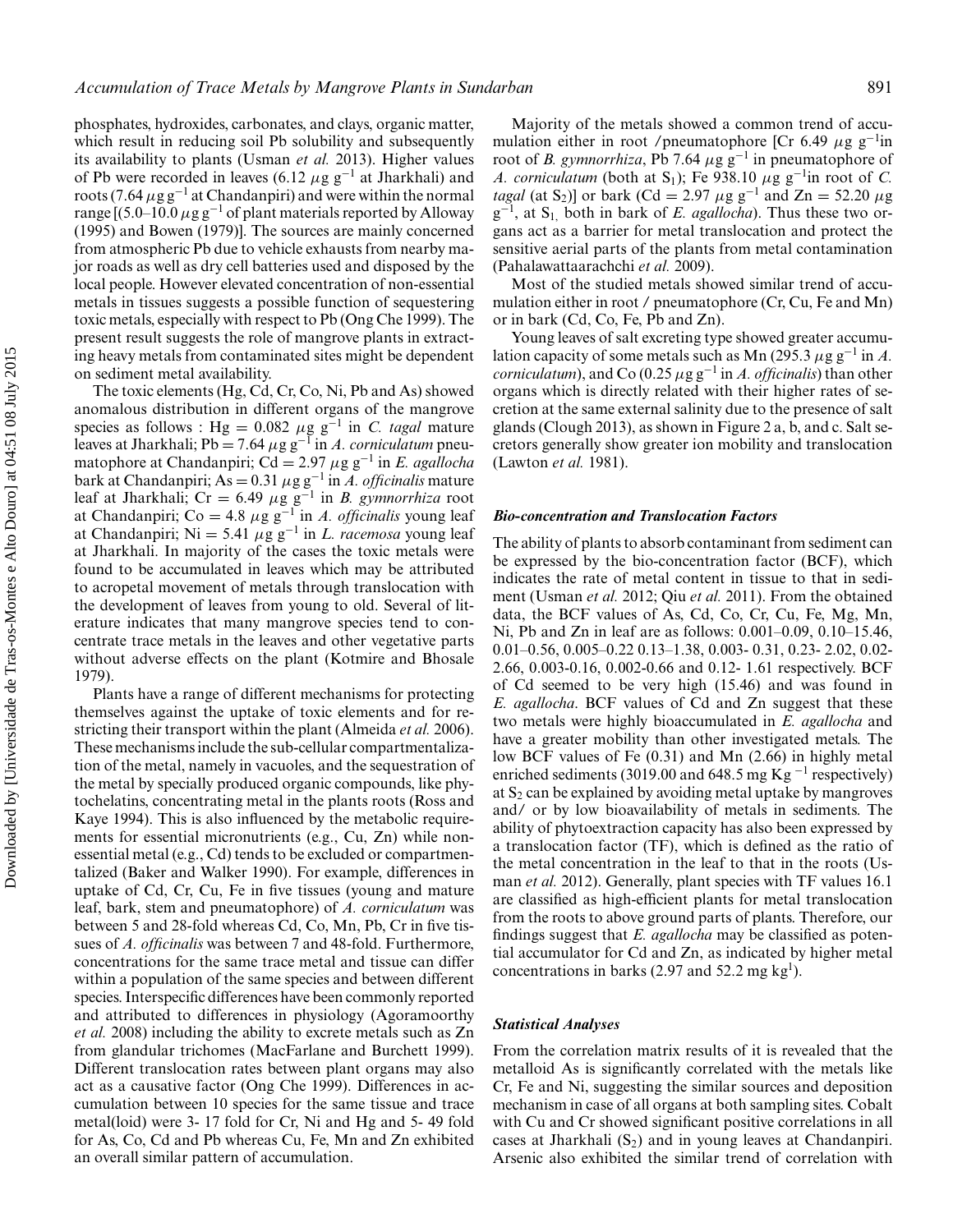

**Fig. 4.** Dendrogram showing the relationship between metals in different mangrove organs: (a) young leaf, (b) mature leaf, (c) bark and (d) root/pneumatophore) both study sites (Chandanpiri and Jharkhali).

Pb. Nickel showed positive significant correlation with Cr except pneumatophores at Jharkhali. From the result of one way ANOVA it is revealed that all mangrove plants showed significant differences between metal concentrations in study sites  $(df = 10; F = 472, 22; p < 0.01)$  at 1% significance level.

The results of discriminant analysis, when used in conjunction with the Box-and-whisker plots, provided statistical evidence that the trace metals were not homogeneously distributed in all mangrove organs as shown in Figure 3. Concerning the differences observed among the metals considered, the present study demonstrates that both Fe and Mn have unique potential to get accumulated in plant tissues in the Sundarban environment, which may have occurred as both the elements are essential for plant growth and development and is required as a cofactor for proteins that are involved in a number of important metabolic processes including photosynthesis and respiration (Morgan and Connolly 2013).

For all mangrove plant organs a similar pattern of clustering between As- Hg, Cu- Zn, Fe-Mn was recorded as revealed in Figure 4 a, b, c, d. Mangroves may share similar absorption and exclusion mechanisms for toxic elements like As and Hg. Cadmium, being a toxic element, is present in the 1st outliers for all four plant organs and indicates similar mechanisms of absorption/elimination processes up to certain extent. In young and mature leaves, Cr- Ni clustered together and indicates same exclusion mechanism for them through defoliation. In bark and root tissues, Co- Ni clustered together with Cr in 1st outliers indicating restricted mobility of them within the plant body. Cu- Zn which are essential micronutrients and Fe - Mn which have similar sources shared similar absorption mechanisms. In sediments too, clustering of Fe- Mn as well as the toxic metal (loid)s Cd- Hg and As- Co were also evident.

#### **Conclusions**

The study has demonstrated the efficiency for trace metal accumulation in mangrove plants of tropical Sundarban wetland by adopting complex and cohesive adaptive strategies. These include sediment-plant interactions, modifications of anatomical structure of the plant organs as well as intracellular binding mechanisms. This is evident that the coastal halophytes could act as the potential buffer corridor against waterways pollution for essential and toxic trace metal(loid)s and thus could be used as a suitable tool for biogeochemical barriers to the transit of heavy metal(loid)s. The present study indicates that mangrove species *E. agallocha* can be considered as the most promising candidate for phytoremediation and ecological restoration as it could tolerate and accumulate a range of trace metals. This plant based, low cost technology for the removal of the toxic contaminants could be extensively used for estuarine management to protect Sundarban coastal regions for the removal of toxic pollutants.

#### **Acknowledgment**

This study was financially supported by the Council of Scientific and Industrial Research (CSIR), New Delhi, India for the research project titled "Metal uptake, transport and release by mangrove plants in Sundarban Wetland, India: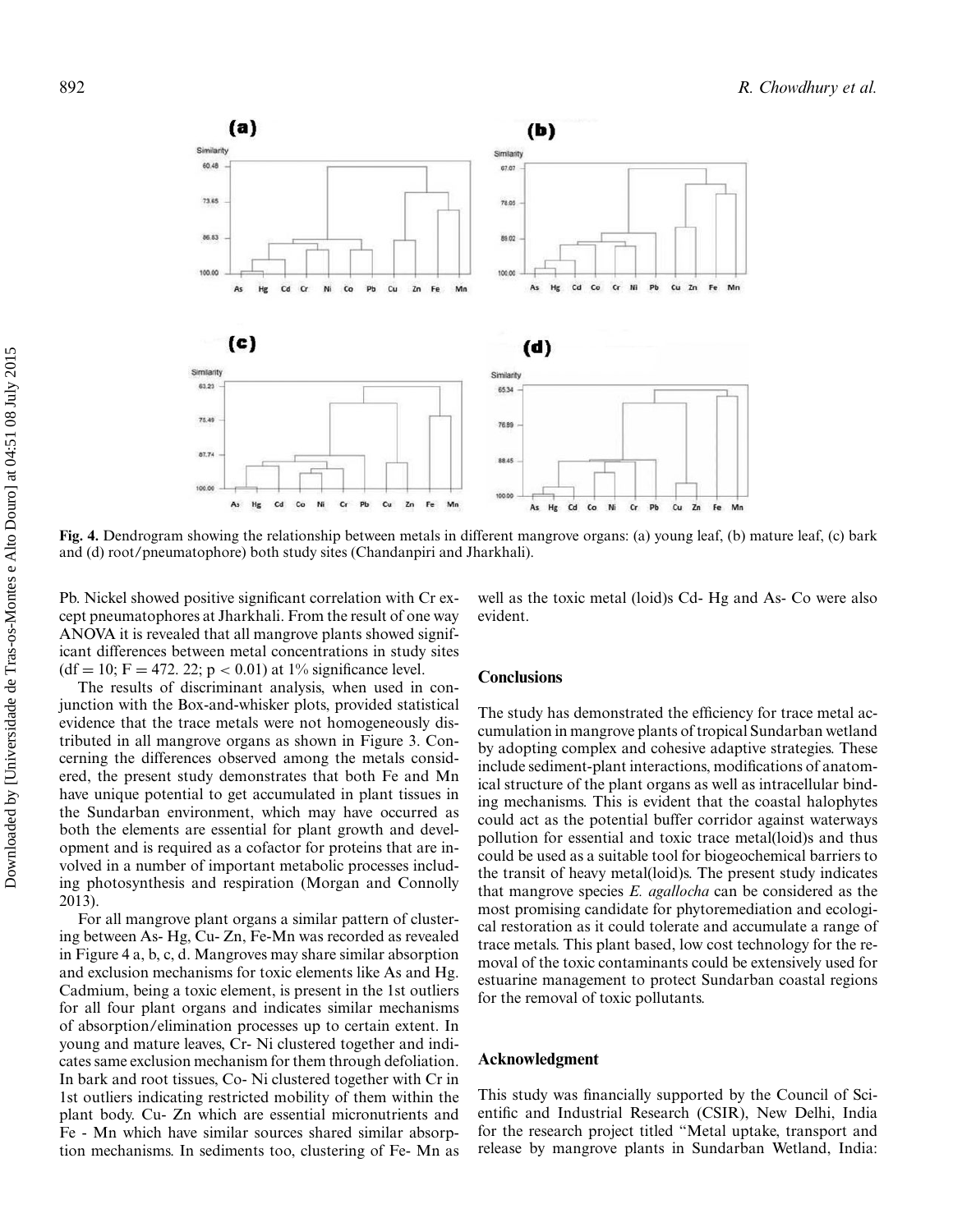Implications for phytoremediation and restoration" bearing Sanction number 38 (1296)/11/EMR- II. Ranju Chowdhury, the first author of the paper, expresses thanks to CSIR for extending her senior research fellowship.

#### **References**

- Agoramoorthy G, Chen FA, Hsu MJ. 2008. Threat of heavy metal pollution in halophytic and mangrove plants of Tamil Nadu, India. Environ Pollut 155:320–326.
- Alloway BJ. 1995. *Heavy metals in soils*. Netherland: Blackie Academic & Professionals, Springer.
- Almeida CMR, Mucha AP, Vasconcelos MT. 2006. Comparison of the role of the sea club-rush *Scirpus maritimus* and the sea rush *Juncus maritimus* in terms of concentration, speciation and bioaccumulation of metals in the estuarine sediment. Environ Pollut 142: 151–159.
- Baker AJM, Brooks RR. 1989. Terrestrial higher plants which hyper accumulate metallic metals-a review of their distribution, ecology and phytochemistry. Biorecovery 1:81–126.
- Baker AJM, Walker PL. 1990. *Ecophysiology of metal uptake by tolerant plants. In: Shaw AJ, editor. Heavy Metal Tolerance in Plants. 1st ed*. Boca Raton (FL): CRC Press. p. 155–178.
- Bellucci LG, Frignani M, Paolucci D, Ravanelli M. 2002. Distribution of heavy metals in sediments of the Venice lagoon: the role of the industrial area. Sci Total Environ 295:35–49.
- Bowen HJM. 1979. *The Environmental Chemistry of the Elements*. Academic Press. London, New York.
- Brooks R. 1983. *Biological methods of prospecting for minerals*. New York (NY): Wiley.
- Canuel EA, Martens CS. 1993. Seasonal variability in the sources and alteration of organic matter associated with recently deposited sediments. Org Geochem 20:563–577.
- Chatterjee M, Cana'rio J, Sarkar SK, Branco V, Bhattacharya AK, Satpathy KK. 2009. Mercury enrichments in core sediments in Hugli-Matla-Bidyadhari estuarine complex, north-eastern part of the Bay of Bengal and their ecotoxicological significance. Environ Geol 57:1125–1134.
- Chatterjee M, Canário J, Sarkar SK, Branco V, Godhantaraman N, Bhattacharya BD, Bhattacharya AK. 2012. Biogeochemistry of mercury and methylmercury in sediment cores from Sundarban mangrove wetland, India—a UNESCO World Heritage Site. Environ Monit Assess 184:5239–5254.
- Clark MW, McConchie D, Lewis DW, Saenger P. 1998. Redox stratification and heavy metal partitioning in *Avicennia*-dominated mangrove sediments: a geochemical model. Chem Geol 149:147–171.
- Clough B. 2013. *Continuing the journey amongst mangroves*. Okinawa (Japan): International Society for Mangrove Ecosystems (ISME).
- Corsolini S, Sarkar SK, Guerranti C, Bhattacharya BD, Rakshit D, Jonathan M.P., Godhantaraman N. 2012. Perfluorinated compounds in surficial sediments of the Ganges River and adjacent Sundarban mangrove wetland, India. Mar Poll Bull 64:2829–2833.
- De Lacerda LD, Carvalho CEV, Tanizaki KF, Ovalle ARC, Renzende CE. 1993. The biogeochemistry and trace metal distribution of mangrove rhizospheres. Biotropica 25:252–257.
- Fletcher WK. 1981. Analytical methods in geochemical prospecting, In: Govett GJS, editor. *Handbook of exploration geochemistry.* 1st ed. Amsterdam: Elsevier. p. 255.
- Folk RL, Ward WC. 1957. Brazos River bar: a study of the significance of grain size parameters. J Sediment Petrol 27:3–26.
- Friedman GM, Sanders JE. 1978. *Principles of Sedimentology*. New York (NY): Wiley.
- Kotmire SY, Bhosale LJ. 1979. Some aspects of chemical composition of mangrove leaves and sediments. Mahasagar 12:149–154.
- Krumbein WC, Pettijohn FJ. 1938. *Manual of Sedimentary Petrography*. New York (NY): Plenum Press.
- Lawton JR, Todd A, Naidoo DK. 1981. Preliminary investigations into the structure of the roots of the mangroves, *Avicennia marina* and *Bruguiera gymnorrhiza* in relation to ions uptake. New Phytol 88:713–722.
- Long ER, McDonald DD, Smith SL, Calder FD. 1995. Incidence of adverse biological effects within ranges of chemical concentrations in marine and estuarine sediments. Environ Manage 19:18–97.
- Lynch SFL, Batty LC, Byrne P. 2014. Environmental Risk of Metal Mining Contaminated River Bank Sediment at Redox-Transitional Zones. Minerals 4:52–73.
- MacFarlane GR, Burchett MD. 1999. Zinc distribution and excretion in the leaves of grey mangrove, *Avicennia marina* (Forsk.) Vierh. Environ Exp Bot 41: 167–175.
- MacFarlane GR, Burchett MD. 2001. Photosynthetic pigments and peroxidase activity as indicators of heavy metal stress in the Grey Mangrove *Avicennia marina* (Forsk.) Veirh. Mar Poll Bull 42:233–240.
- Macfarlane GR, Pulkownik A, Burchett MD. 2003. Accumulation and distribution of heavy metal in grey mangrove, *Avicennia marina* (Forsk) Vierh- Biological Indication Potential. Environ Pollut 123:139–151.
- Middleburg JJ, Nieuwenhuize J, Slim FJ, Ohowa B. 1996. Sediment biogeochemistry in an East African mangrove forest (Gazi Bay, Kenya). Biogeochemistry 34:133–155.
- Morgan JB, Connolly EL. 2013. Plant-Soil Interactions: Nutrient Uptake. Nature Education Knowledge 4:2.
- Mudroch A, Azcue JM. 1995. *Manual of Aquatic Sediment Sampling*. Boca Raton (FL): CRC Press.
- Müller G. 1979. Schwermetalle in den sedimenten des Rheins Veränderunge seit1971. Umschau 79:778-783.
- Ong Che RG. 1999. Concentration of 7 heavy metals in sediments and mangrove root samples from Mai Po, Hong Kong. Mar Poll Bull 39:269–279.
- Pahalawattaarachchi V, Purushothaman CS, Vennila A. 2009. Metal phytoremediation potential of *Rhizophora mucronata* (Lam.). Indian J Mar Sci 38:178–183.
- Praveena SM, Radojevic M, Abdullah MH. 2007. The Assessment of Mangrove Sediment Quality in Mengkabong Lagoon: An Index Analysis Approach. International Journal of Environmental & Science Education 2(3):60–68.
- Qiu YW, Yu KF, Zhang G, Wang WX. 2011. Accumulation and partitioning of seven trace metals in mangroves and sediment cores from three estuarine wetlands of Hainan Island,China. J Hazard Mater 190:631–638.
- Ross SM, Kaye KJ. 1994. *The meaning of metal toxicity in soil- plant system. In: Ross SM, eds. Toxic Metals in Soil- Plant System. 1st ed*. New York (NY): John Wiley & Sons. p. 27–61.
- Shaw AJ. 1990. *Heavy Metal Tolerance in Plants: Evolutionary Aspects*. Boca Raton (FL): CRC Press.
- Silva CAR, Lacerda LD, Rezende CE, Ovalle ARC. 1990. Heavy metal reservoirs in mangrove forest. Biotropica 22:339–345.
- Tam NFY, Wong YS. 2000. Spatial variation of heavy metals in surface sediments of Hong Kong mangrove swamps. Environ Pollut 110:195–205.
- Turekian KK, Wedepohl KH. 1961. Distribution of the metals in some major units of the earth's crust. Bull Geol Soc of Am 72:175–192.
- Usman ARA, Alkredaa RS, Wabel MIA. 2013. Heavy metal contamination in sediments and mangroves from the coast of Red Sea: *Avicennia marina* as potential metal bioaccumulator. Ecotox Environ Safe 97:263–270.
- Usman ARA, Lee SS, Awad YM, Lim KJ, Yang JE, Ok YS. 2012. Soil pollution assessment and identification of hyperaccumulating plants in chromated copper arsenate (CCA) contaminated sites, Korea. Chemosphere 87:872–878.
- Usman ARA, Mohamed HM. 2009. Effect of microbial inoculation and EDTA on the uptake and translocation of heavy metals by corn and sunflower. Chemosphere 76:893–899.